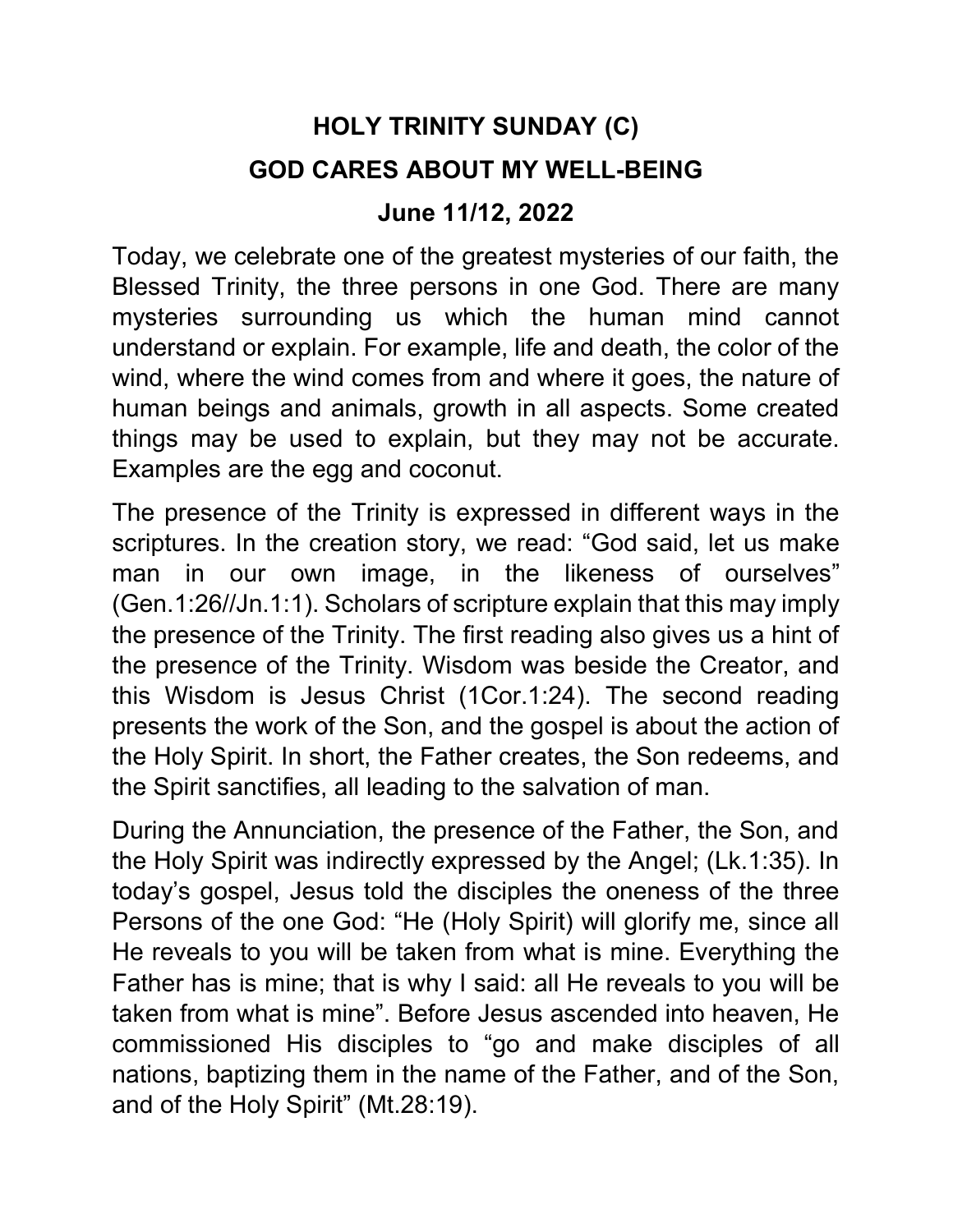The mystery of the Trinity tells us more about the love of God and the unity that exists between the Father, the Son and the Holy Spirit. At the same time, it reminds us of the unity between us human beings, the rest of creation and God. It manifests God's care for and interest in His creatures.

We were baptized in the name of the Trinity; we begin and end every prayer in the name of the Trinity; every Sunday we profess faith in the Trinity; in short, we make the sign of the cross many times a day, and this reminds us of the Trinity and the Crucifixion. How does this bring us close to God who has interest in our wellbeing and wants to be close to us?

Moses told the Israelites that in order to be close to God and for things to go well for them and their children, and have long life on the land, they should keep His commandments and statutes (Dt.4:39-40). Jesus also told His disciples: Anyone who loves me will be true to my word, and my Father will love him; we will come to him and make our dwelling place with him" (Jn.14:23). In the priestly prayer of Jesus, He prayed for unity among believers, and between believers and the Trinity (Jn17).

The Holy Trinity cares about my well-being as a priest; God has interest in your marriage; He is interested in your education; He has interest in what you want to achieve in life; He is concerned about my weaknesses and yours as well; He is concerned about your sickness and worries, what goes on in your home and workplace. His wish is that I accept Him into my life.

This feast reminds us also that we are children of one Father so we should be one in mind and heart. We should foster unity and love as the early believers did. Your cry should be my cry, and your laughter should be my laughter. I should not rejoice over your failure or downfall, but to sympathize and empathize with you. It is said that "unity is strength", but how can we be strong in our faith if